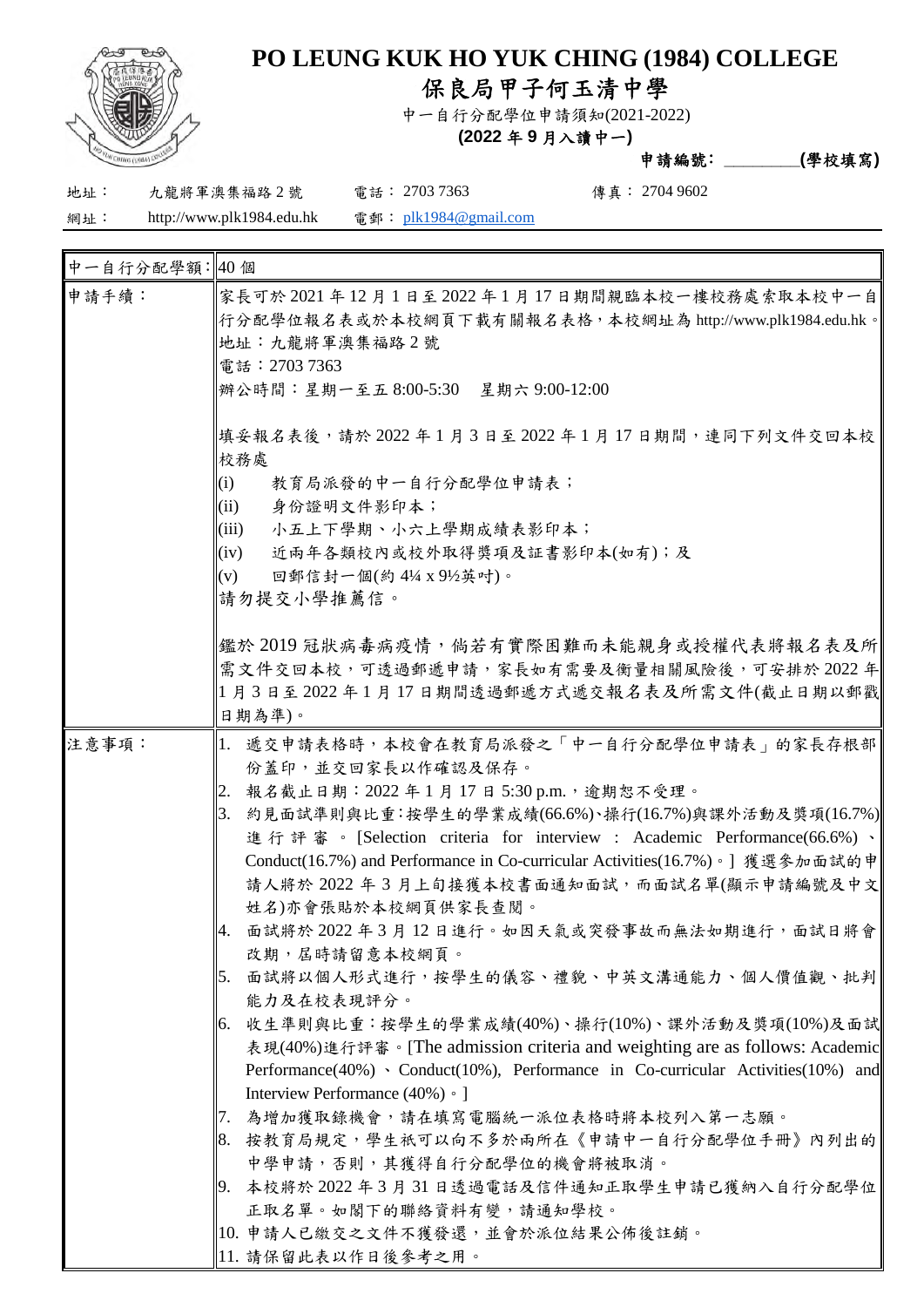|                                                                                                                                                                                 | <b>For School Use</b>    |
|---------------------------------------------------------------------------------------------------------------------------------------------------------------------------------|--------------------------|
| PO LEUNG KUK HO YUK CHING (1984) COLLEGE                                                                                                                                        |                          |
| 保良局甲子何玉清中學                                                                                                                                                                      | $\mathbf R$              |
| Application Form for Entrance to S1 (2021-2022)                                                                                                                                 | $\mathbf{I}$<br>W        |
| 中一人學報名表 (2021-2022)                                                                                                                                                             | $\mathsf{A}$             |
| $(2022 - 49)$ 月入讀中一                                                                                                                                                             |                          |
| Address 地址: 2 Chap Fuk Road, Tseung Kwan O<br>Tel 電話:<br>Fax 傳真: 2704 9602<br>2703 7363                                                                                         |                          |
|                                                                                                                                                                                 |                          |
| listed for an interview.<br>Office Hours: Mon to Fri 8:00-5:30; Sat 9:00-12:00.<br>報名辦法:填妥表格於 3/1/2022-17/1/2022 内,連同下列文件交回本校校務處(辦公時間:星期一至五 8:00-5:30  星期六 9:00-12:00)          |                          |
| 2. □ 近兩年成績表或學校評估副本;                                                                                                                                                             |                          |
|                                                                                                                                                                                 |                          |
|                                                                                                                                                                                 |                          |
| 1. □ 身份証明文件影印本;<br> 3. □ 近兩年各類校内或校外取得獎項及証書影印本;及          4. □ 回郵信封一個(約 4¼ x 9½英吋)。<br> 取錄辦法:適合則通知面試。<br>Personal Particulars 申請人資料<br><b>Name in Chinese</b><br>Name in English |                          |
| Date of birth<br>Age Place of birth<br><b>Sex</b><br>出生日期:_______年_____月_____日 年齡:_____ 出生地點:________________<br>性別:_________                                                   |                          |
|                                                                                                                                                                                 | Recent Photo $($ 近 照 $)$ |
| <b>Address</b><br><b>Tel No.</b> (Residential)<br>(Mobile)                                                                                                                      |                          |

| <b>Name</b><br>姓<br>名                   | Name of Company / Institution<br>服務機構 | <b>Position</b><br>職<br>位 | <b>Working Time</b><br>辦公時間 | Does he/she live<br>with the applicant?<br>和申請人同住? |                       |
|-----------------------------------------|---------------------------------------|---------------------------|-----------------------------|----------------------------------------------------|-----------------------|
| <b>Father</b><br>父親:                    |                                       |                           | 至<br>曲                      | Yes 是                                              | $No \n  \overline{B}$ |
| <b>Mother</b><br>母親:                    |                                       |                           | 至<br>ıĖ                     | Yes 是                                              | No否                   |
| Guardian<br>監護人:<br>Relationship<br>關係: |                                       |                           | 至<br>由                      | Yes 是                                              | No 否                  |

| Brother / sister(s) studying in this school | <b>Name</b> | lass | <b>Relationship with the applicant</b> |
|---------------------------------------------|-------------|------|----------------------------------------|
| 在本校就讀兄弟姊妹                                   | 姓名          | 班別   | 與申請人關係・                                |

| Education 學歷 |                       |                                   |                    |                               |
|--------------|-----------------------|-----------------------------------|--------------------|-------------------------------|
| 就讀學校名稱       | <b>Name of School</b> | Full day / A.M./ P.M.<br>全日/上/下午班 | Month/Year<br>月/年份 | <b>Level Attained</b><br>就讀年級 |
|              |                       |                                   | 至                  |                               |
|              |                       |                                   | 至                  |                               |
|              |                       |                                   | 至                  |                               |

| <b>Declaration 聲明</b> |                                                                                                                                                             |
|-----------------------|-------------------------------------------------------------------------------------------------------------------------------------------------------------|
|                       | I declare that the above information provided by me is correct and complete. Should there be any change, I will immediately inform the school. I understand |
|                       | that this application will be rejected by the school if the information I have provided is false or incomplete.                                             |
|                       | 本人聲明上述所填報的詳情全屬正確。如有任何變更,本人將會立刻知會貴校。本人明白如提供虛假或不完全資料,校方有權拒絶有關入學申請                                                                                             |

**Signature: Date of Application**: